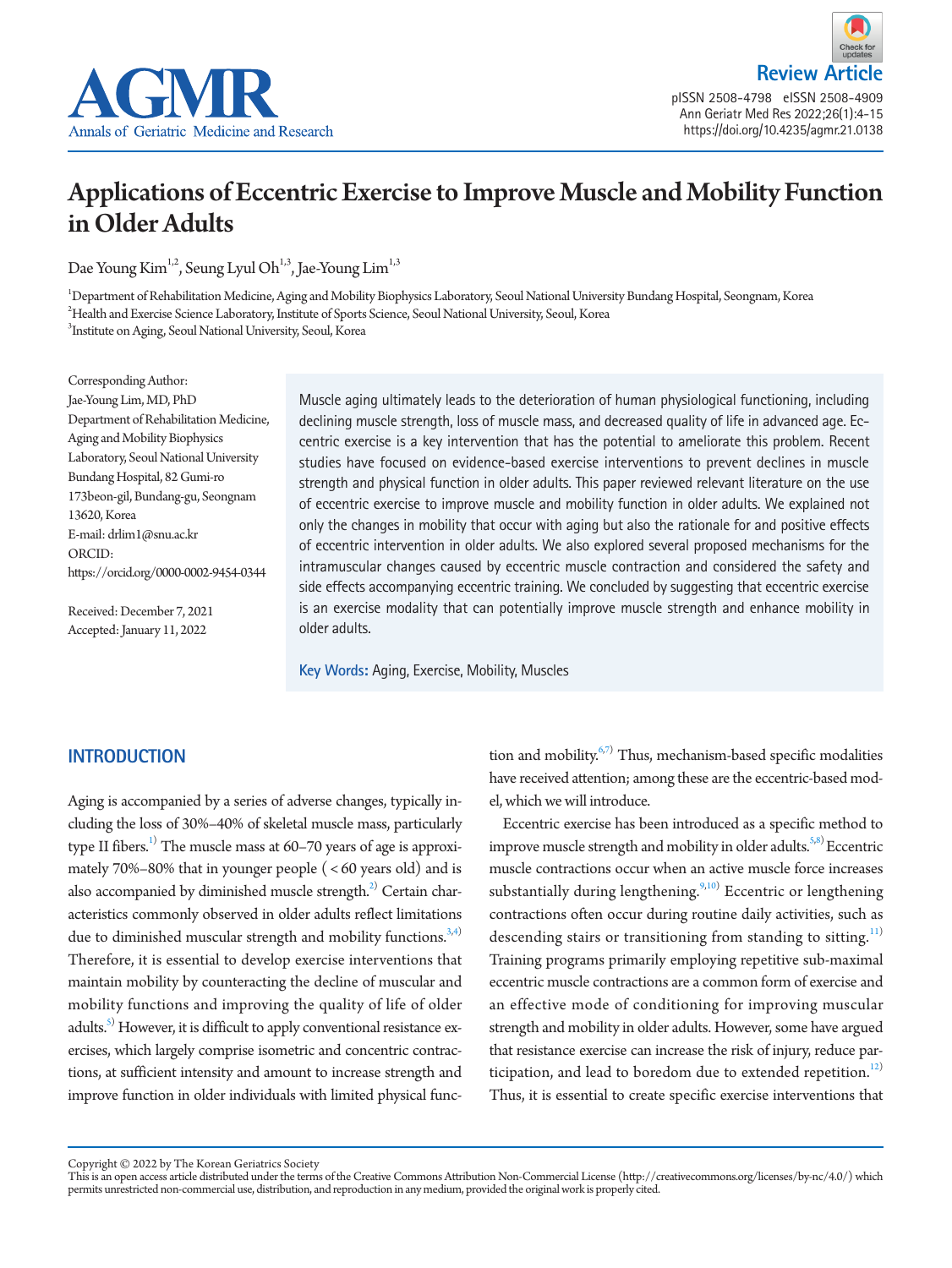are effective at preventing or delaying functional decline based on age-related changes in the muscle and mobility systems of older adults.

We reviewed the literature on the effectiveness, appropriate protocols, and relevant mechanisms of eccentric exercise for the improvement of muscle and mobility function in older adults, especially in comparison with other forms of traditional resistance exercise.

## **EFFECTS OF AGING ON MOBILITY AND SKELETAL MUSCLE FUNCTION**

Age-related sarcopenia is a geriatric syndrome characterized by the loss of skeletal muscle mass and strength, which can severely limit muscle function. $13-15$  $13-15$ ) The main consequences of these age-related changes are functional limitation, disability, increased susceptibility to injuries, and increased morbidity and mortali-ty.<sup>16[,17\)](#page-8-12)</sup> The overall decline in functional independence may seriously compromise the quality of life of older adults. The mobility function is closely correlated with changes in the muscle force-velocity relationship, $^{\rm 18)}$  and a slower walking speed is one of the representative changes linked to functional limitations.<sup>8)</sup> The major changes reported in aging skeletal muscles observed in older adults include decreased muscle fiber number and muscle cross-sectional area, as well as defective regeneration.<sup>[19](#page-9-0))</sup> Fiber-type changes constitute one reported mechanism by which muscle function is lost with aging, with type II fibers being more suscep-tible to atrophy than type I fibers.<sup>[20](#page-9-1))</sup> Furthermore, specific changes in the intrinsic ability of aging muscles to generate force have also been observed. $^{21)}$  $^{21)}$  $^{21)}$  The intrinsic contractile characteristics related to the cross-bridge mechanics of single fibers are altered with aging.<sup>[22](#page-8-14))</sup> Both decreased contractile tissues and reduced force-generating capacity per cross-bridge affect the contractile properties of aging muscles. <sup>8[,22,](#page-8-14)[23\)](#page-9-3)</sup> A decrease in the specific force (normalized force per cross-sectional area) and unloaded shortening velocity of type I and IIa fibers in older adults compared to younger adults have also been reported.<sup>[24](#page-9-4)[,25](#page-9-5))</sup> These findings provide evidence that both intrinsic changes in muscle quality and a loss of muscle mass contribute to age-associated changes in skeletal muscle function.

To prevent age-related decline in physical function, exercise interventions that maintain or increase muscle mass and muscle quality are primarily considered. Regular resistance exercises have been shown to counteract most aspects of physiological deteriora-tion due to aging.<sup>26[,27](#page-9-7))</sup> However, older individuals with limited ability to perform exercises may have difficulty participating in conventional exercise interventions and, even if they do participate,

are often unable to exercise sufficiently for the intervention to be effective.<sup>8)</sup> Therefore, exercise interventions or modalities specific to age-related changes and functional limitations are required for mobility-impaired older populations.

# **ECCENTRIC EXERCISE AND ITS APPLICATION IN OLDER ADULTS**

Traditional resistance exercises, which emphasize concentric contraction, are effective in improving muscle function and restoring physical function. However, they are limited as an exercise method in the context of the physiological changes accompanying advanc-ing age.<sup>[28](#page-9-4))</sup> For older adults, exercises must provide substantial changes in the intrinsic properties of skeletal muscles to improve the performance of functional movements in daily life.<sup>29)</sup> To overcome the limitations of conventional exercise interventions, a more specific intervention strategy targeting the changing physiological characteristics and muscular function associated with aging is warranted. Among various intervention strategies, eccentrically-biased exercise, especially chronic eccentric exercise, is reportedly superior to conventional training in terms of increasing muscle strength and function in aging populations.<sup>30)</sup> As the interest in specific modalities to counteract age-related muscle atrophy or functional decline has increased, various types of interventions focusing on eccentric contraction have been applied to older populations in clinical and community-based settings.<sup>8)</sup> Thus, it is necessary to review the current and relevant literature on the effectiveness of eccentric exercise modalities, especially in terms of their comparative effectiveness to other modalities, specific protocols, and intervention settings, including the equipment or tools used in the interventions.

This review searched the PubMed, Medline, Embase, and Cochrane Library databases in January 2021, using the following keywords: older adults, aging, eccentric exercise, eccentric contraction, muscle strength, and physical function. Based on the titles and some parts of the articles when needed, we screened the literature to select articles that met the following inclusion criteria: (1) participants aged 60 years or older, (2) randomized controlled trial, and (3) at least one group that performed eccentric exercise. We restricted our review to studies in English, owing to the translation of non-English language studies and lack of resources for review. The primary database search yielded 111 articles. After removing duplicates, 92 articles were considered potentially relevant and screened for content. Among them, 67 articles were excluded based on the training characteristics and study objectives. Of the 25 studies reviewed, 10 met our predetermined criteria [\(Fig. 1](#page-2-0)). Detailed information from each article, including author, year of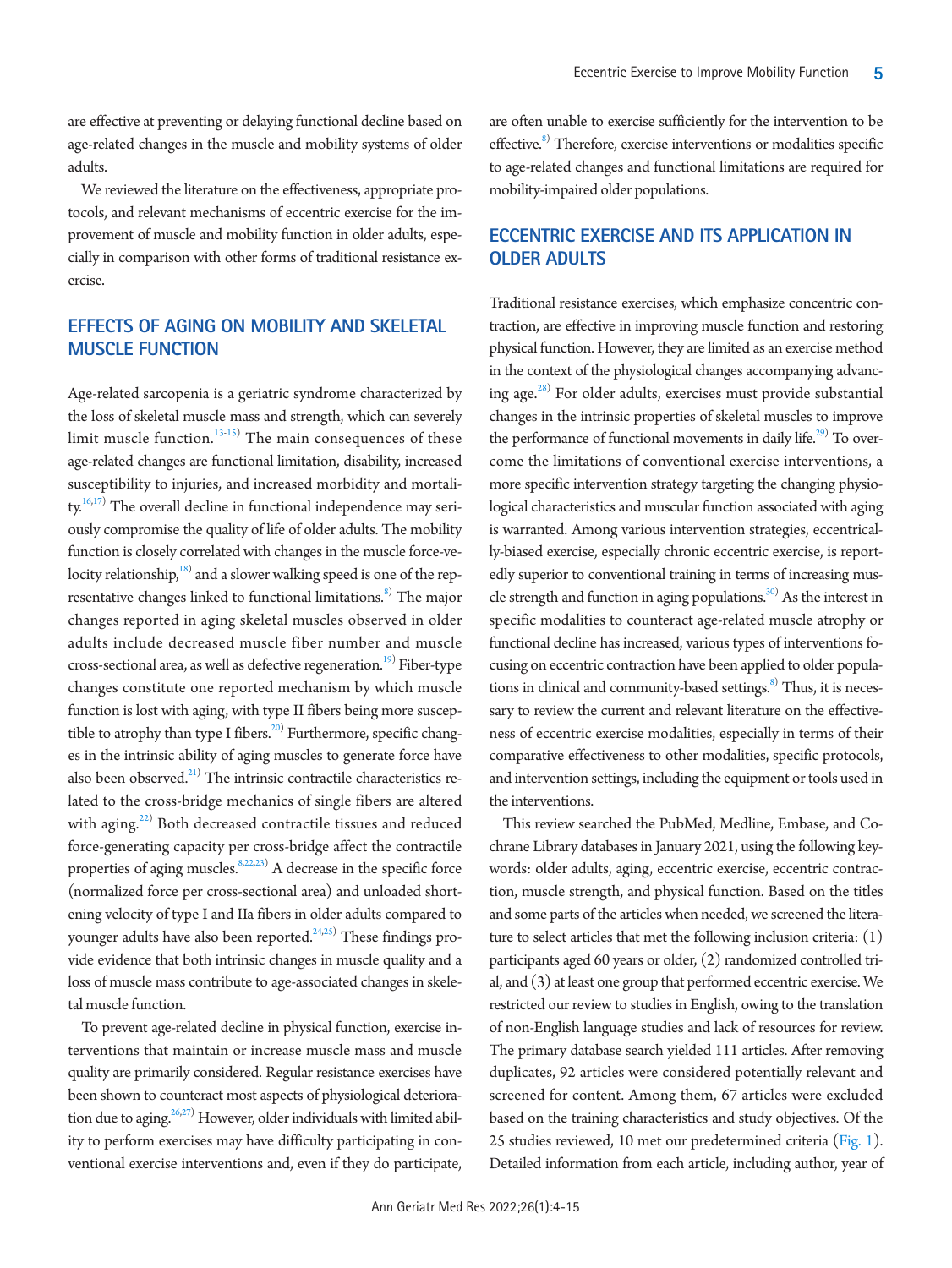<span id="page-2-0"></span>

**Fig. 1.** Flowchart of the methodology used in this review.

publication, study design, and exercise characteristics (type, intensity, frequency, and duration) is shown in [Table 1](#page-3-0). As these studies employed different eccentric exercise programs and protocol treatments, it is difficult to determine whether the effects observed were solely due to eccentric exercise.

Some studies<sup>31-35</sup>) used specialized equipment, such as eccentric ergometers, isokinetic dynamometers, and flywheel ergometers. Kim et al., $^{31)}$  Mueller et al., $^{33)}$  and LaStayo et al. $^{32)}$  $^{32)}$  $^{32)}$  used eccentric ergometers for eccentric training. Mueller et al.<sup>33)</sup> reported a significant increase in isometric strength. Isokinetic strength and power were also significantly increased following training using an eccentric ergometer.<sup>31)</sup> However, LaStayo et al.<sup>32)</sup> reported no significant differences between traditional resistance and eccentric groups in the fall risk variables of mobility and leg extensor muscle power. However, as this study did not employ power training in the eccentric or conventional resistance exercise, it would be hard to expect significant changes in variables related to power output. Squatbased exercise interventions using a flywheel in the study by Sanudo et al. resulted in significant increases in balance and power in older participants.<sup>35)</sup> Raj et al.<sup>34)</sup> employed eccentric exercises using an isokinetic dynamometer, which resulted in significant improvement in maximum one-repetition maximum (1RM) exercises and isometric and isokinetic torque. Collectively, these results

indicated that the use of specialized equipment for eccentric contraction provided significant benefits in muscle and mobility function in older adults.

Other than interventions with specialized equipment, other studies have applied various types of eccentric contraction protocols.[36](#page-9-13)[-40\)](#page-9-14) Eccentric exercise interventions, such as regular body squats without a device and the use of a leg extension machine, have been performed in older adults.<sup>40[,41](#page-9-15))</sup> These studies showed significant improvements in isometric, eccentric, and concentric peak torque, demonstrating that basic manual resistance exercise training emphasizing eccentric muscle contractions could improve muscle strength and physical function. Dias et al.<sup>[36\)](#page-9-13)</sup> reported on the application of eccentric (concentric and eccentric phases set at 1.5 and 4.5 seconds, respectively) and conventional resistance (concentric and eccentric phases set at 1.5 seconds training) in older women. Both eccentric and concentric training improved knee extension at 1RM, the Timed Up-and-Go test, and the 6-meter walk test. $36$ ) Other studies reported that the effect of eccentric exercise was not superior to that of conventional resistance exercise, and some outcomes indicated no effects. Eccentrically-biased training using a leg press resulted in no significant improvements in leg extension strength, leg curl strength, or 1RM maximal strength.<sup>37[,38\)](#page-9-17)</sup> This finding probably indicated insufficient training to induce adaptation or that the adaptation failed to affect muscle strength or functional ability.

These results indicated that pure eccentric exercise using specialized equipment might improve overall muscle strength to a greater extent than eccentrically-biased or combined eccentric and concentric contraction $31,42)$  $31,42)$  $31,42)$  $31,42)$  and that this treatment modality can overload the muscular system at a low energy cost.<sup>[43](#page-9-19))</sup> Therefore, eccentric exercise can produce relatively high intensity with low volume, making it an attractive exercise option in strength programs to improve physical performance in older adults.<sup>44)</sup>

## **THE BENEFITS OF ECCENTRIC CONTRACTION IN OLDER ADULTS**

Eccentric exercise consists mainly of eccentric isotonic contractions, wherein the muscle is forcefully lengthened. Eccentric exercise has various benefits in older adults. Eccentric contraction facilitates higher force production compared to other types of resistance exercises.<sup>31)</sup> The relative preservation of eccentric strength in older adults compared to isometric and concentric strength is well-established [\(Fig. 2\)](#page-5-0). This reserve of eccentric strength could be beneficial in resistance training programs for people with re-duced levels of muscle force.<sup>[45](#page-9-21))</sup> Eccentric contraction also tends to entail higher contraction velocities and reduced dependent con-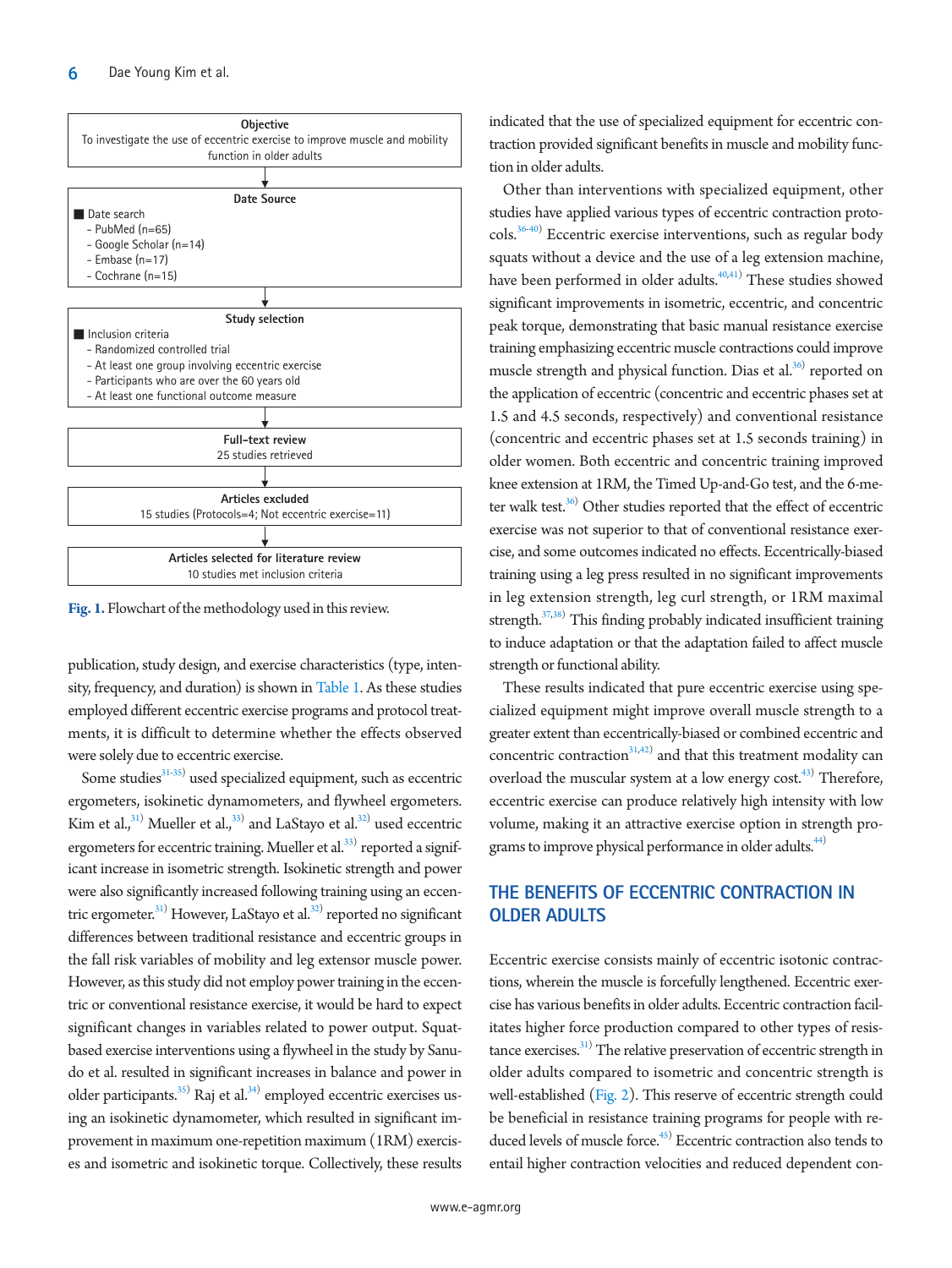| Study                         | Participant characteristics<br>Year                                                                                               | Device & modality                                  | Intervention                                                                                                                                                                                                                                                                                                 | Outcomes (p-value)                                                                                                                                                                                |
|-------------------------------|-----------------------------------------------------------------------------------------------------------------------------------|----------------------------------------------------|--------------------------------------------------------------------------------------------------------------------------------------------------------------------------------------------------------------------------------------------------------------------------------------------------------------|---------------------------------------------------------------------------------------------------------------------------------------------------------------------------------------------------|
| Kim et al. <sup>31)</sup>     | Mean age: 73 y (range, 68-78 y)<br>2019 ET $(n=8)$ , CT $(n=8)$                                                                   | Eccentric ergometer, leg<br>press                  | - CT: 50% of estimated 1RM tested via the EN dynamic<br>- ET: 50% of estimated 1RM tested via eccentric device,<br>seated leg press, two times (30 min) per week.<br>two times (30 min) per week.<br>Duration: 8 weeks<br>Volume:                                                                            | and isometric power, and physical function (stair climb<br>Significant improvements in muscle strength, isokinetic<br>and gait speed, $p < 0.05$ )                                                |
| Mueller et al. $^{\rm 33)}$   | 2009 ET ( $n = 23$ ), RT ( $n = 23$ ), CT ( $n = 16$ )<br>Mean age: $80.6$ y (range, $71-89$ y)                                   | Eccentric ergometer, leg<br>press, leg curl        | RT: 20-min training (leg press, knee extension, leg curl,<br>ET: initial load on the eccentric ergometer (females 30<br>Duration: 12 weeks<br>W, males 50 W)<br>- CT: no exercise<br>hip extension)<br>Volume:                                                                                               | Significant increase with ET in isometric leg extension<br>$(8.4\%)$ and eccentric muscle coordination $(-43\%)$<br>(p < 0.05)                                                                    |
| LaStayo et al. $^{\rm 32)}$   | Mean age: $76.1$ y (range, $65-93$ y)<br>2017 ET ( $n = 68$ ), CT ( $n = 66$ )                                                    | Eccentric ergometer, leg<br>press                  | - CT: 3 sets of 15 repetitions of a seated bilateral leg press,<br>- ET: 60 min per session, three times per week<br>60%-65% of 1RM<br>Volume:                                                                                                                                                               | No group differences in the numbers surviving without a<br>fall ( $p = 0.565$ ) or near-fall ( $p = 0.678$ )                                                                                      |
| Raj et al. $^{34)}$           | 2012 ET (n = 13), CT (n = 12)<br>Mean age: 68 y                                                                                   | Isokinetic dynamometer                             | - CT (concentric): 2 sets of 10 repetitions, 75% of 1RM<br>- ET (concentric): 3 sets of 10 repetitions, 50% of 1RM<br>- CT (eccentric): 2 sets of 10 repetitions, 75% of 1RM<br>ET (eccentric): 3 sets of 5 repetitions, 100% of 1RM<br>Duration: 16 weeks<br>Volume:                                        | $p < 0.01$ ), 6-m fast walk ( $\Delta$ 5%–7%, $p < 0.01$ ), and<br>concentric torque at 60 and 120°/sec ( $\Delta 6\% - 8\%$ ,<br>Both ET and CT improved 1RM ( $\Delta$ 23%-35%,<br>$p < 0.05$ ) |
| Sanudo et al. $^{\rm 35)}$    | Mean age: 65 y (range, 61-69 y)<br>2019 ET ( $n = 18$ ), CT ( $n = 18$ )                                                          | YoYo leg-extensor flywheel<br>ergometer, leg press | maximal bilateral repetitions accelerating the wheel in<br>- ET: 4 sets of 9 repetitions (2 repetitions at the begin-<br>ning of each set to initiate the flywheel movement, 7<br>concentric action)<br>Volume:                                                                                              | Significant improvements in TUG and COPAP in ET<br>Mean power also increased in ET<br>compared with CT                                                                                            |
| Leszcszak et al. $^{\rm 38)}$ | 2013 ET ( $n = 10$ ), high-velocity group ( $n = 9$ ) Seated leg press and leg curl Volume:<br>Mean age: 74.89 y (range, 65–89 y) |                                                    | 1RM on each of the three machines (concentric phase,<br>- High-velocity group: 3 sets of 8-12 repetitions at 50%<br>of 1RM on each machine (concentric phase, high ve-<br>- Eccentric group: 3 sets of 8-12 repetitions at 75% of<br>1-2 sec; eccentric phase, 3-5 sec)<br>locity; eccentric phase, 2-3 sec) | No group differences in the numbers surviving without a<br>fall ( $p = 0.565$ ) or near-fall ( $p = 0.678$ )                                                                                      |

<span id="page-3-0"></span>Ann Geriatr Med Res 2022;26(1):4-15

(Continued to the next page)

(Continued to the next page)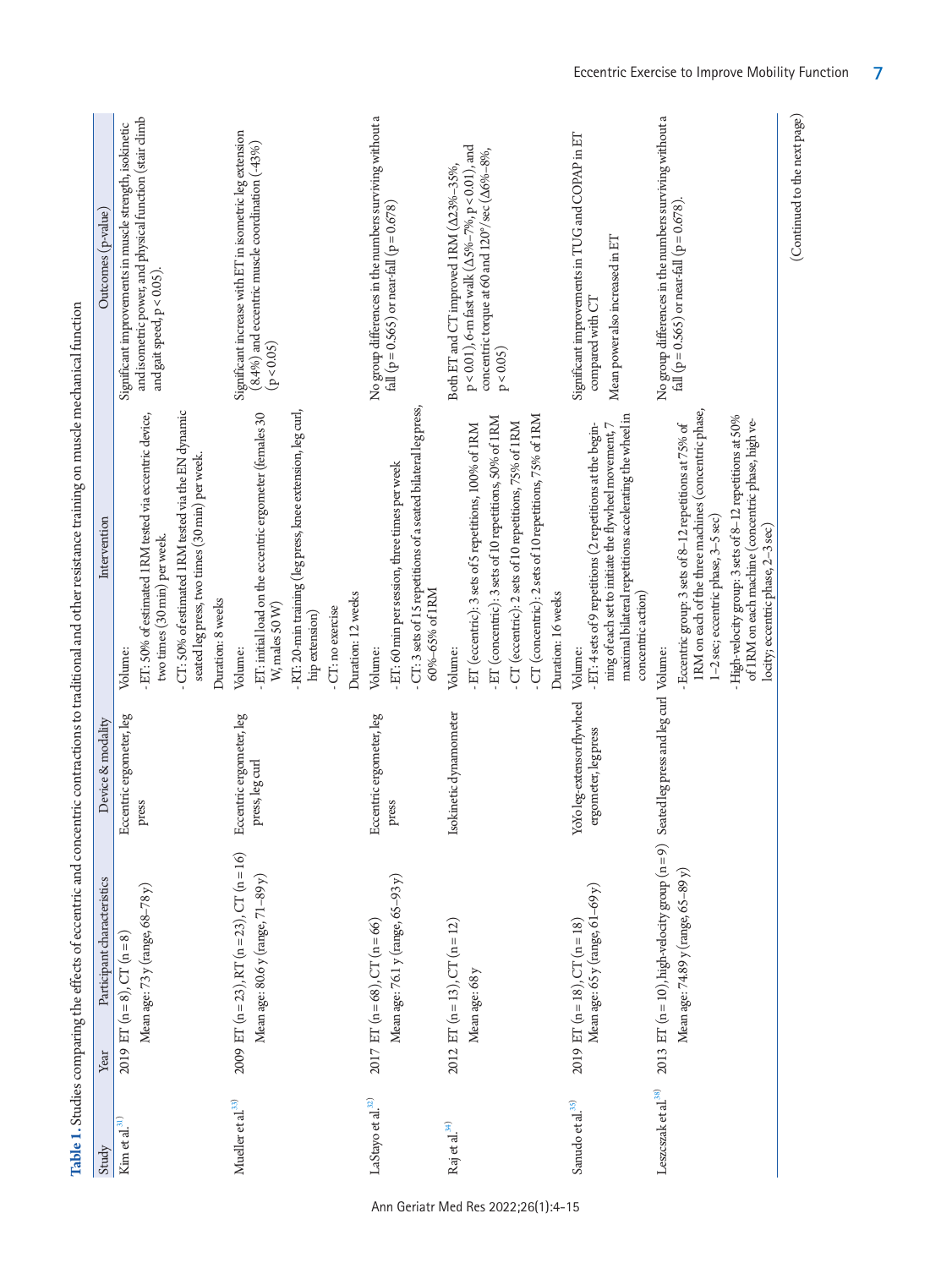|                                                                                                                                                                                                             | Functional physical fitness (30-second chair stand) and<br>No significant differences between groups in eccentric<br>Significant difference in muscle thickness (21.6%<br>Intervention                                                                                                                                                                                                                                                                                                                                                                                                                                                                                                                                                                                                                                                                                                    |
|-------------------------------------------------------------------------------------------------------------------------------------------------------------------------------------------------------------|-------------------------------------------------------------------------------------------------------------------------------------------------------------------------------------------------------------------------------------------------------------------------------------------------------------------------------------------------------------------------------------------------------------------------------------------------------------------------------------------------------------------------------------------------------------------------------------------------------------------------------------------------------------------------------------------------------------------------------------------------------------------------------------------------------------------------------------------------------------------------------------------|
| Volume:<br>tions)<br>Leg press, knee extension<br>Device & modality<br>-eg extension machine<br>Chair and push squats<br>machines<br>eg press<br>2015 26 healthy elderly women: ET (n = 13),<br>CT (n = 13) | Volume: ET, concentric and eccentric phases performed Both ET and CT improved knee extension 1RM<br>Home-based training included; 2-3 sets of 10-15 repeti-<br>- CT: standing up from a chair (2-5 sets of 10-15 repeti-<br>- CT: 2 sec to lift the load (concentric), 1-sec pause, then<br>CT, 1.5 sec for the concentric phase and 1.5 sec for the<br>EBT: performed the concentric phase bilaterally<br>Volume: 30-60 min per session (3 and 6 sets)<br>Volume: 4 sets of 10 repetitions, 70% of 1RM<br>ET: only performed eccentric phase (2-1)<br>tions each day at least 2 days a week<br>using 1.5 and 4.5 sec, respectively.<br>2-sec lowering (eccentric) phase<br>- ET: sitting down in a chair<br>- CT: 50%-100% of 1RM<br>ET: 10%-100% or 1RM<br>Duration: 12 weeks<br>Duration: 12 weeks<br>Duration: 8 weeks<br>Duration: 8 weeks<br>$(2 - 1 - 2$ tempo)<br>eccentric phase |
|                                                                                                                                                                                                             |                                                                                                                                                                                                                                                                                                                                                                                                                                                                                                                                                                                                                                                                                                                                                                                                                                                                                           |

ET, eccentric training; CT, concentric training; 1RM, one-repetition maximum; LST, low-intensity resistance training with slow movement and tonic force generation; LN, low-intensity normal speed; TUG,<br>Times Up and Go; MVC, ET, eccentric training; CT, concentric training; 1RM, one-repetition maximum; LST, low-intensity resistance training with slow movement and tonic force generation; LN, low-intensity normal speed; TUG, Times Up and Go; MVC, maximal voluntary contraction; COPAP, anterior-posterior center of pressure.

**Table 1.**

Continued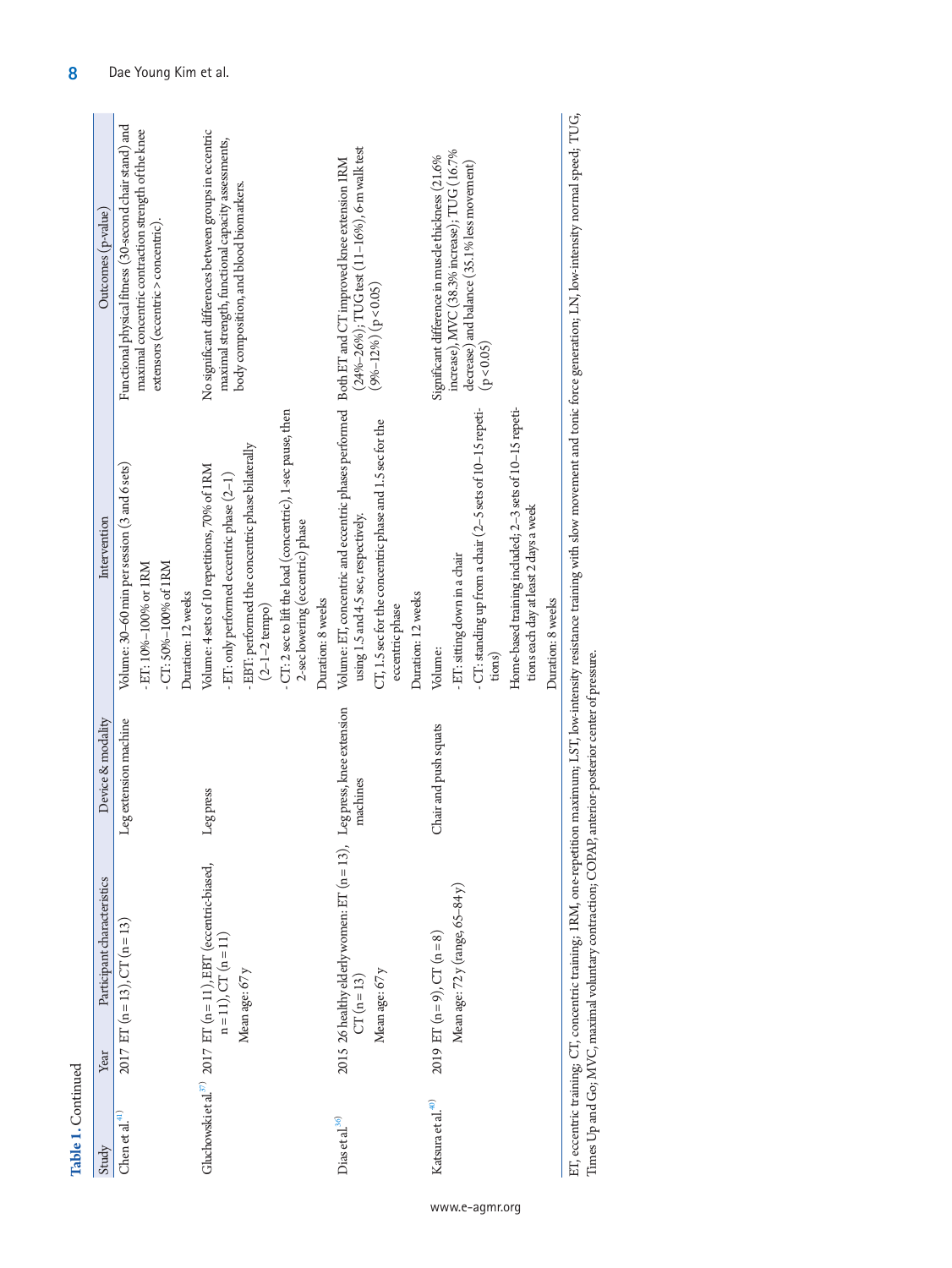<span id="page-5-0"></span>

**Relative preservation of eccentric strength**

#### **Less DOMS in the older group**

**Fig. 2.** Advantages of eccentric contraction in older adults. DOMS, delayed onset of muscle soreness.

traction velocities.<sup>46</sup>

Another advantage of eccentric exercise compared to concentric exercise for older adults is the lower metabolic cost and cardiorespiratory burden for the same amount of exercise, which enables efficient muscle strengthening with low energy consumption. $6,47,48$  $6,47,48$ ) The low metabolic cost and minimal cardiorespiratory burden imposed by eccentric exercise could be a therapeutic advantage for older adults, who are often vulnerable to metabolic demands. Thus, chronic eccentric exercise may be effectively used by older people who are functionally limited because high energy consumption is not required.

Delayed onset of muscle soreness (DOMS) is a known risk factor that interferes with exercise continuation [\(Fig. 2](#page-5-0)). DOMS includes pain, swelling, tenderness, and stiffness due to extracellular matrix damage, impaired sarcolemma permeability, and ultrastructural damage induced by eccentric contraction. However, this phenomenon occurs less frequently in older adults, mainly due to the characteristics of their muscles, in which type II fibers are predominately reduced.<sup>[49](#page-10-1))</sup> Additionally, high-intensity or high-volume eccentric exercise results in increased cross-sectional area of type II muscle fibers, $\frac{50,51)}{9}$  $\frac{50,51)}{9}$  $\frac{50,51)}{9}$  as well as a shift toward fast type II muscle phenotypes.<sup>52)</sup> Therefore, eccentric exercise is considered an exercise intervention strategy that reflects the physiological characteristics of older individuals and is expected to be safe and effective.

## **MECHANISMS OF MUSCLE FUNCTION IMPROVEMENT BY ECCENTRIC EXERCISE**

Previous experimental studies have proposed mechanisms to explain muscle quality change following eccentric muscle contrac-tions.<sup>53[-](#page-10-5)60</sup>) Detailed information, including subject characteristics, exercise device and modality, and type of intervention in these studies, are shown in [Table 2](#page-6-0). Downhill treadmill exercise,  $53,54,56$  $53,54,56$  $53,54,56$ ) single or repeated bouts of lengthening contraction,  $61,62)$  $61,62)$  and elec-trical stimulation<sup>[55](#page-10-4),[57](#page-10-5))</sup> have been utilized as experimental models for eccentric exercise interventions.

Da Rocha et al.<sup>[54](#page-10-2))</sup> reported that overtraining (OT) protocols downhill running-based overtraining (OTR/down), uphill running-based overtraining (OTR/up), and overtraining without inclination (OTR)—tended to induce a proinflammatory state and lead to skeletal muscle tissue injury. Indeed, proinflammatory cytokines were more sensitive to the OTR/down than to the OTR/ up or OTR. Hyldahl et al. $63)$  reported significant changes in the levels of two cytokines (monocyte chemoattractant protein-1 [MCP-1] and interferon  $\gamma$ -induced protein 10 kDa [IP-10]) following eccentric contraction, indicating a potential role for IP-10 as a mediator of satellite cell activity and muscle regeneration. Overall, proinflammatory responses suggesting muscle damage or remodeling were upregulated following eccentric but not concentric contraction. Furthermore, muscle damage induced by eccentric exercise acutely upregulated proinflammatory cytokines (e.g.,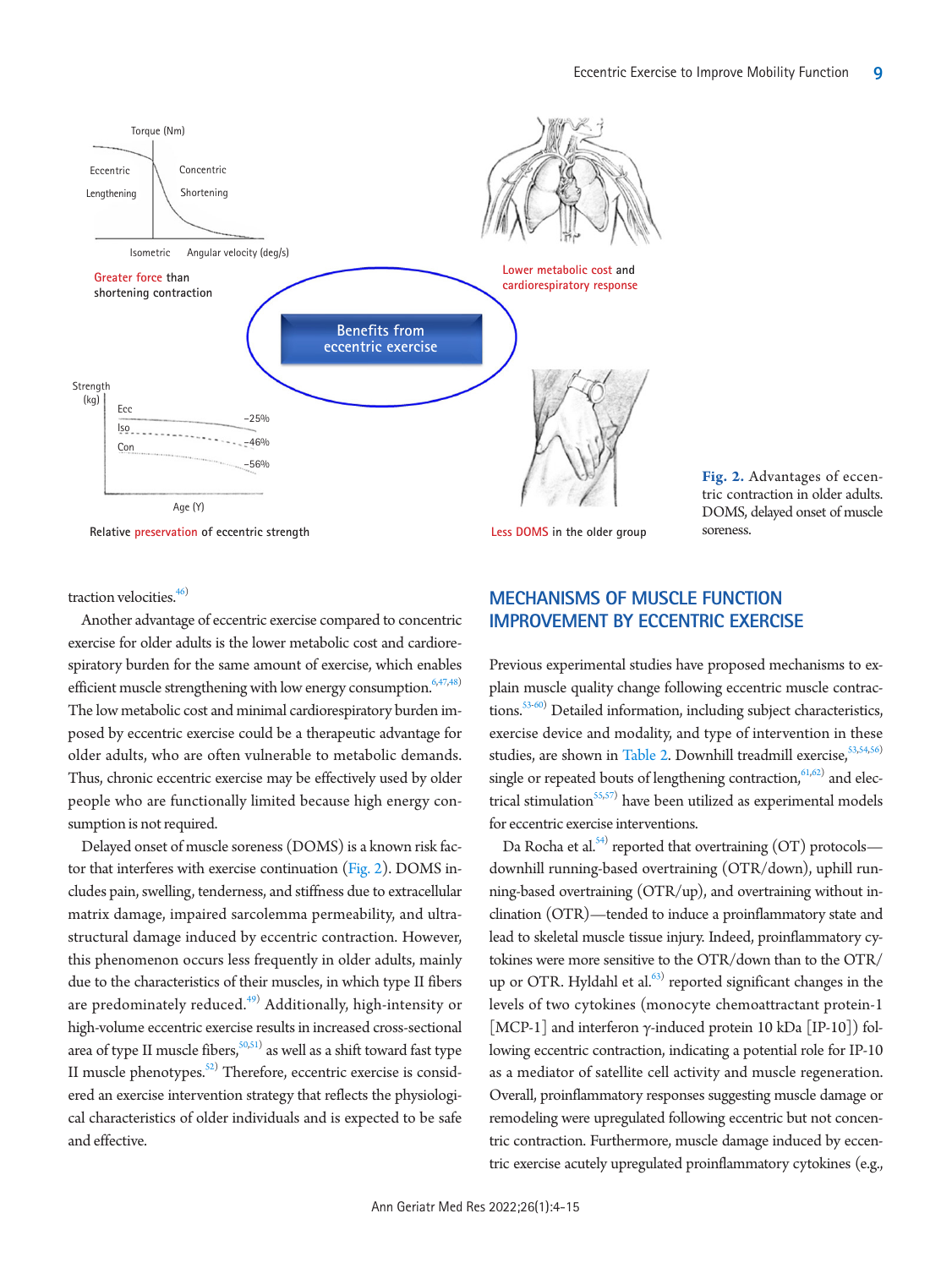| Study                            | Subject characteristics<br>Year                                                                                                                | Device & Modality           | Intervention                                                                                                                                                                                                              | Mechanisms                                                                                                                                                              |
|----------------------------------|------------------------------------------------------------------------------------------------------------------------------------------------|-----------------------------|---------------------------------------------------------------------------------------------------------------------------------------------------------------------------------------------------------------------------|-------------------------------------------------------------------------------------------------------------------------------------------------------------------------|
|                                  | Lomonosova et al. <sup>88</sup> 2014 56 male Wistar rats (3 months old)                                                                        | Downhill treadmill          | One day before eccentric exercise testing by running at<br>Downhill treadmill running: speed of 20 m/min on a<br>$-16^\circ$ incline for 40 min                                                                           | expression level in soleus muscles when compared<br>Exercise induced an up-regulation of nNOS mRNA<br>with muscles of control non-exercised rats                        |
| Da Rocha et al. $^{\mathrm{54}}$ | OTR (n = 16), OTR/up (n = 16),<br>OTR/down (n = 16), CT (n = 16)<br>2017 8 week old male CS7BL/6 mice                                          | Uphill & downhill treadmill | Treadmill running: 5 days, 10 min/day at 3 m/min;<br>rodents performed the incremental load test<br>5 m/min with a 2° uphill grade for 15 min                                                                             | analyzed proinflammatory cytokines, the OTR/up<br>In the soleus, the OTR/down group increased all<br>group only increased IL-6.                                         |
| Chavanelle et al. $^{\rm S3)}$   | 2014 Male Wistar rats (n = 18, age 3<br>months)                                                                                                | Uphill & downhill treadmill | Motor driven treadmill at various speed and inclines<br>Rest for 3 min, run at 15 cm/sec, with increase of 5<br>$(+15\%; 0\%; -15\%; -30\%)$                                                                              | At the same mechanical intensity, the eccentric muscle<br>oxygen cost compared to concentric contractions.<br>contraction generated muscle force with lower             |
| Lavagnino et al. <sup>59</sup>   | 2014 Sprague-Dawley rats (n = 5, 1 month; Cyclic exercise and tendon<br>$n = 5$ , 3 month; $n = 5$ , 12 month)                                 | contraction                 | Individual rat tail tendon fascicles (RTTfs) from 5 rats<br>from each age group were cyclically loaded to 2%<br>strain at 0.17 Hz for 2 hours<br>cm/sec every 3 minutes                                                   | The amount of initial tendon elongation after cyclic<br>having significantly less elongation than younger<br>exercise was age-dependent, with older tendons<br>tendons. |
| Kim et al. 56)                   | YC ( $n = 7$ ), LMC ( $n = 7$ ), LMD<br>months; late middle-aged, 20<br>2016 Sprague-Dawley rats (young, 4<br>$(n=8)$ , LMU $(n=7)$<br>months) | Uphill & downhill treadmill | with a -16° slope for downhill training: 60 min/day, 5<br>21 m/min at +10° slope for uphill training; 16 m/min<br>days/week for 8 weeks                                                                                   | BMD levels more increased in the downhill training<br>group relative to the uphill training group in<br>late-middle-aged bone.                                          |
| West et al. $^{57)}$             | male adult (10 months) and old<br>2018 Fischer 344 Brown Norway rats,<br>$(30 \text{ months})$                                                 | Electrical stimulation      | high-force lengthening contraction as a result of the<br>The muscles in the anterior compartment (tibialis<br>anterior; extensor digitorum longus) undergo<br>stronger antagonist muscles in the posterior<br>compartment | Protein synthesis response in old rats was associated<br>with decreased IRS1 protein levels.                                                                            |
| Hill et al. <sup>55)</sup>       | 78-week-old (n = 40, aged) female<br>2017 10-week-old $(n = 40, \text{young})$ and<br>CD-1 mice                                                | Electrical stimulation      | Each preparation was allowed to stabilize for 10 min<br>The muscle was activated by electrical stimulation.<br>before performing isometric contractions                                                                   | damaging effects of a sustained bout of eccentric<br>The ability of older EDL to withstand better the<br>muscle activity compared with younger EDL.                     |
| McBride et al. $^{60)}$          | 1995 Female, 6- and 32-month-old Fisher Electrical stimulation<br>344/Brown Norway rats                                                        |                             | Trains provided for 2.5-sec maximum contractile force<br>4 sets of six repetitions with a 20-sec rest between<br>repetitions and a 5-min rest between sets<br>Stimulation: 100 Hz                                         | their maximum tension at lower stimulus frequencies.<br>The aged muscles generated a greater percentage of                                                              |
|                                  |                                                                                                                                                |                             | nNOS, neuronal nitric oxide synthase; IL, interleukin; OTR: overtrained by running without inclination; OTR/up or down: overtrained by uphill or downhill running; CT: sedentary mice; YC: young control;                 |                                                                                                                                                                         |

nNOS, neuronal nitric oxide synthase; IL, interleukin; OTR: overtrained by running without inclination; OTR/up or down: overtrained by uphill or downhill running; CT: sedentary mice; YC: young control; ≖مّ ڗ .<br>ಇ nNOS, neuronal nitric oxide synthase; 1L, interleukin; OTK: overtrained by running without inclination; OTK/up or down: overtrained by uphill or downhill r<br>LMC: late middle-aged; LMD: late middle-aged downhill; LMU: late m LMC: late middle-aged; LMD: late middle-aged downhill; LMU: late middle-aged uphill; BMD, bone mineral density; EDL, extensor digitorum longus muscle.

<span id="page-6-0"></span>**Table 2.** Experimental studies of mechanical and biochemical effects of eccentric contraction

Table 2. Experimental studies of mechanical and biochemical effects of eccentric contraction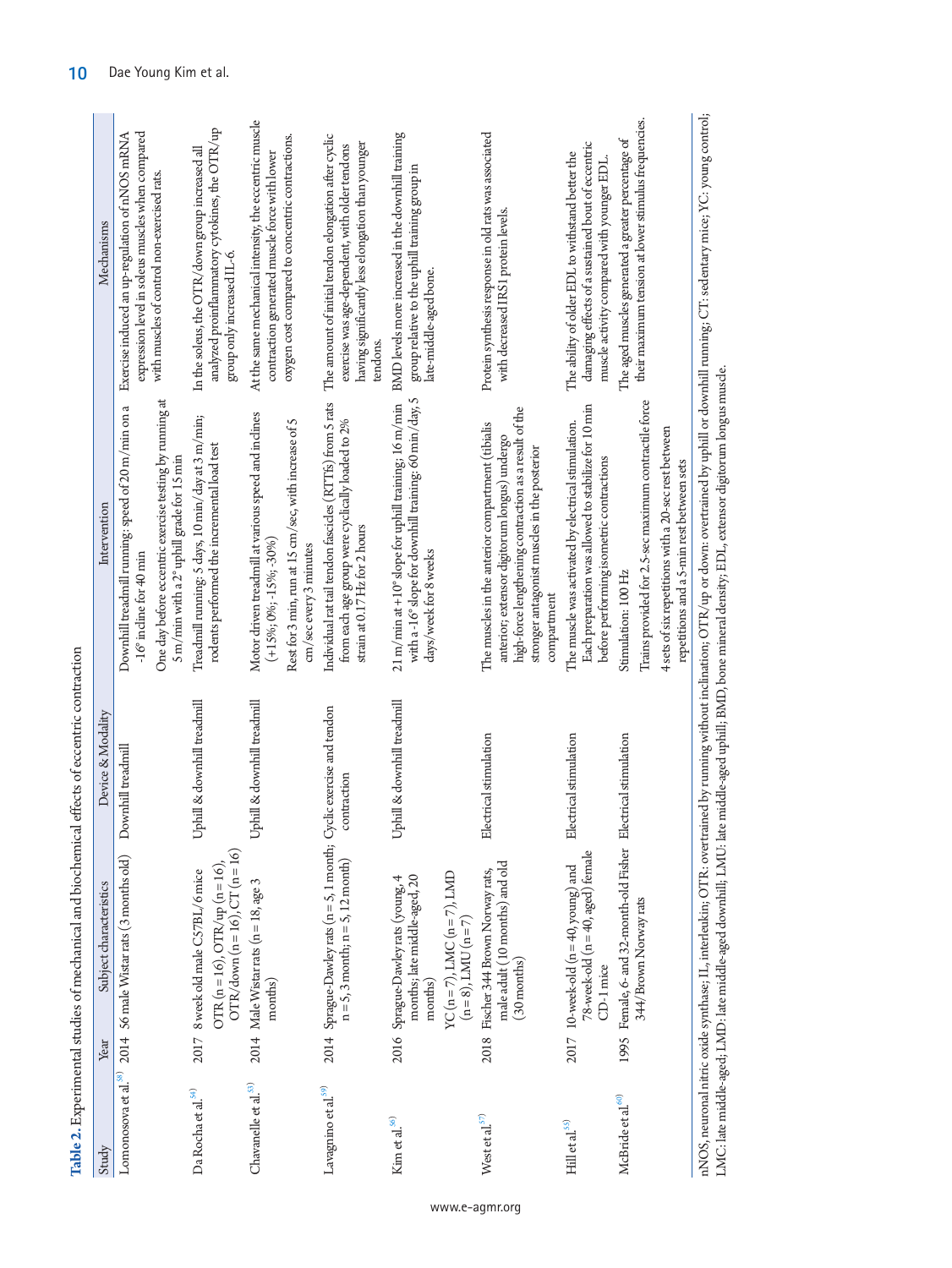increased interleukin-6 [IL-6]) and, over a longer term, downregulated proinflammatory cytokines and upregulated anti-inflammatory cytokines (e.g., increased IL-10). $^{64)}$  $^{64)}$  $^{64)}$ 

Satellite cell activity is important for skeletal muscle health throughout the human lifespan. Eccentric but not concentric contractions are associated with a transient damage response, the repair of which appears to be a function of satellite cells. Moreover, eccentric contractions promoted a greater satellite cell response than concentric contractions.<sup>63)</sup> Eccentric exercise also reportedly upregulated muscle-specific genes associated with muscle cell hy-pertrophy.<sup>61,[65\)](#page-10-17)</sup> Thus, eccentric muscle contraction is useful when a high degree of muscle strength is required, as it can stimulate satel-lite cell activity and boost anabolic signaling.<sup>28,[66](#page-10-18)</sup>

Kim et al.<sup>56)</sup> reported that the rectus femoris  $(RF)$  but not vastus lateralis (VL) muscle mass was significantly increased in the downhill training group and that mTOR and MyoD expression in the RF muscle was likely significantly increased by downhill running exercise. Therefore, eccentric exercise may be suitable for improving muscle growth, repair, and remodeling. In this context, West et  $al.^{(57)}$  observed that protein synthesis in old muscle was directed toward repairing muscle damage rather than synthesizing myofibrillar proteins that would increase muscle size and strength under electrical stimulation. In addition, one in-vitro study assessing muscle activity under electrical stimulation reported better responses to the damaging effects of a sustained bout of eccentric muscle activity in older extensor digitorum longus muscle (EDL) compared to younger EDLs.<sup>[55\)](#page-10-15)</sup> Collectively, the results of these studies demonstrated the beneficial effects of eccentric exercise in inducing skeletal muscle growth and enhancing skeletal muscle function in aged groups.

Eccentric muscle contraction generates muscle force with a lower metabolic demand (e.g., lower oxygen cost) for the same mechanical intensity as concentric contraction.<sup>53)</sup> At the muscle cell level, the reduced energy cost of eccentric muscle contraction compared to isometric and concentric contractions has been explained based on the cross-bridge theory. Huxley $^{\scriptscriptstyle{(57)}}$  found that cross-bridges were not necessarily tied to the hydrolysis of one adenosine triphosphate (ATP) per cross-bridge cycle (as is typically assumed for isometric and concentric contractions); rather, one ATP molecule was hydrolyzed per multiple cross-bridge cycles in eccentric contractions. However, some have argued that the higher force and lower energy cost of eccentric contractions are difficult to fit into the cross-bridge theory. Unmeasurable assumptions regarding cross-bridge properties, such as stiffness, duty ratio, and energy states, are required to estimate the energy storage capabilities of cross-bridges during muscle contraction. Therefore, other theories have been proposed to account for muscle properties

during eccentric contraction, such as residual force enhancement, the long-lasting increase in force that persists after stretching the active muscle; nonuniform sarcomere length; and titin-actin inter-actions.<sup>[68](#page-10-20))</sup>

Eccentric exercise can cause substantial changes in intramuscular structures, such as muscle fascicle length.<sup>69)</sup> Lengthening contractions can increase muscle fascicle length, which decline with immobilization and can be increased through regular eccentric exercises.<sup>18)</sup> Furthermore, eccentric loading can increase the number of sarcomeres in muscle fibers.<sup>47,48</sup> Butterfield et al.<sup>48)</sup> reported significantly increased sarcomere number in the vastus intermedius of rats after 10 days of downhill walking training. The existence of the sarcomeric protein myotilin was suggested to play a role in the development of new sarcomere structures after stretching stimulation.<sup>70</sup>

#### **SAFETY AND ADVERSE EFFECTS**

As eccentric contractions have traditionally been associated with muscle damage, eccentric exercise has routinely been discouraged. However, some evidence indicates that eccentric exercise can be safely and effectively performed in older adults. Mueller et al.<sup>33)</sup> and Sanudo et al.<sup>35)</sup> suggested that muscle damage can be avoided by carefully increasing the muscle load over repeated exercise sessions beginning with a very low eccentric load—30 W and 50 W for women and men, respectively; $^{33)}$  first 3 weeks using one flywheel with a moment inertia of 0.025  $\text{kg/m}^2$  and after week 4, a flywheel with a moment inertia of 0.05 kg/m<sup>2</sup>.<sup>35)</sup> LaStayo et al.<sup>71,[72](#page-11-0))</sup> reported that damage is inevitable when high eccentric forces are generated in muscles naïve to eccentric contractions. However, no symptoms of damage, inflammation, or soreness occurred if the magnitude and duration of the force production were increased gradually.

In older adults with disease or those recovering from surgery, a phased progression of non-painful, non-injurious eccentric exercises is universally feasible owing to the relatively low exertion re-quired.<sup>[73](#page-11-1))</sup> In addition, 1:1 supervision and familiarization using progressively increased effort and load are recommended to ensure good form, comfort, and consistent performance and to reduce injury risk. Additionally, fall risk in older adults during stair descent, peak heart rate, systolic blood pressure, cardiac index, and expired ventilation were lower during eccentric exercise of equivalent volume to those of concentric exercise.<sup>73,[74\)](#page-11-2)</sup> Eccentric exercise is currently performed to progressively increase the duration, frequency, and intensity of the exercise sessions and mini-mize the symptoms of damage.<sup>[75](#page-11-3))</sup> Thus, eccentric exercise interventions are considered safe and suitable alternatives to traditional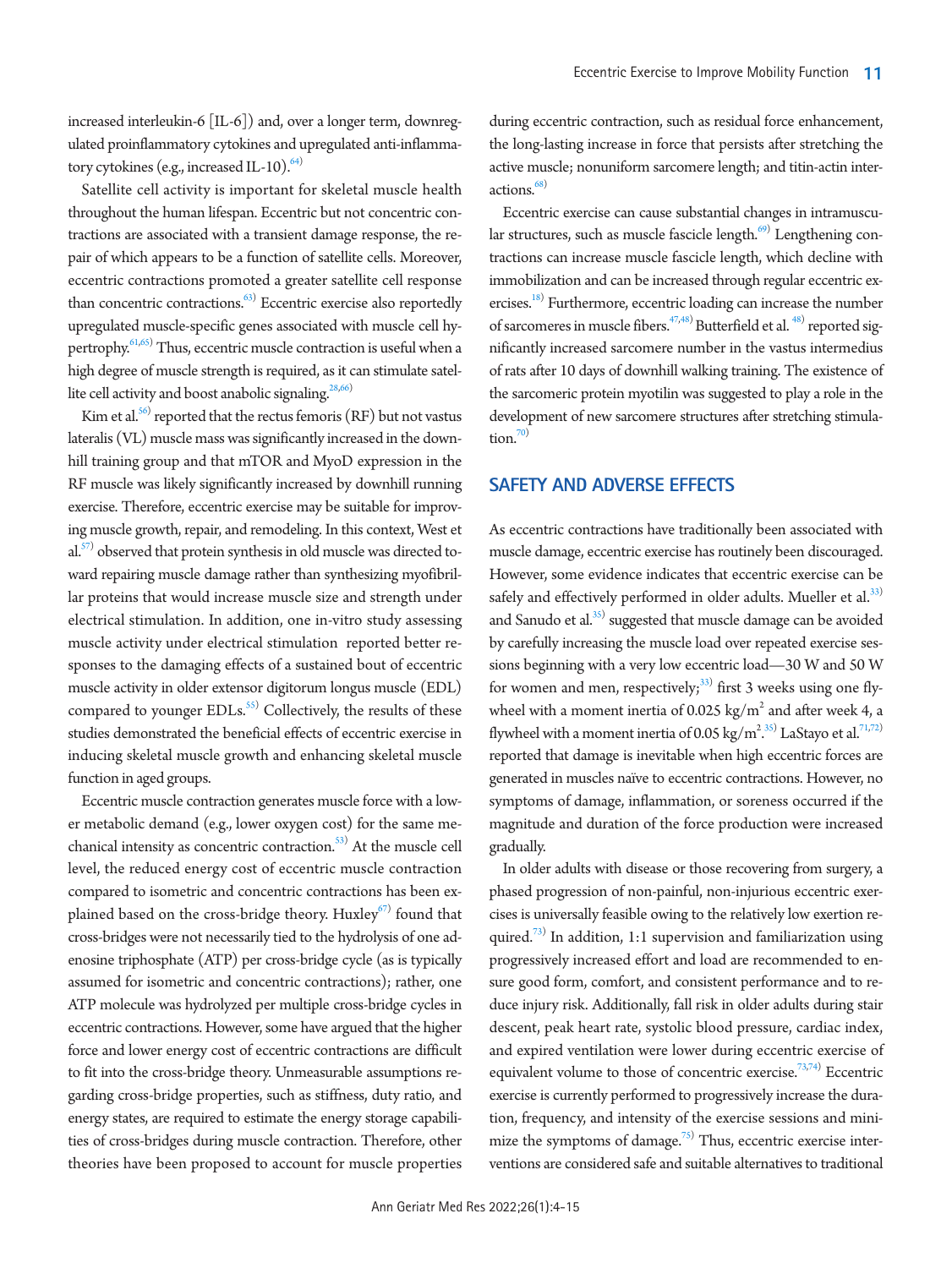resistance exercises.

However, the level of intensity, the method of load progression, and the mode of delivery of eccentric exercise have been less studied compared to those in traditional resistance exercises, such as isometric or concentric contraction.<sup>[76](#page-11-4)</sup> In particular, little is known about the specific protocols for eccentric exercise in aging muscles that are more susceptible to injury. Therefore, further studies are needed to develop a program that optimizes the intensity, duration, and modes of eccentric training while minimizing adverse effects in older adults.

## **CONCLUSION**

Studies have been conducted in the last decade to elucidate the effects of eccentric contraction on aging muscles in older adults. We reviewed relevant literature on the use of the eccentric mode and its application, in which eccentric exercise has gained a great deal of interest across many fields. In addition, experimental studies can be used to reveal its mechanisms and benefits. The main finding of this review was that eccentric exercise is more effective than other traditional resistance exercises in improving muscle strength and mobility function in older adults. In particular, eccentric exercises using a specific device may more practically enable pure eccentric contractions. Eccentric exercise produces relatively greater force with lower energy consumption, making it an attractive option in strength programs to improve physical performance in older adults. However, continued research on appropriate protocols for eccentric contraction is needed to minimize adverse effects in this population.

## **ACKNOWLEDGMENTS**

#### **CONFLICT OF INTEREST**

The researchers claim no conflicts of interest.

#### **FUNDING**

This study was supported by (the Rehabilitation Research & Development Support Program NRCRSP-EX20010), National Rehabilitation Center, Ministry of Health and Welfare and the National Research Foundation of Korea (NRF) grant funded by the Korea government (MSIP) (No. 800-20200179).

#### **REFERENCES**

<span id="page-8-0"></span>1. Aagaa[rd P, Suetta C, Caserotti P, Magnusson SP, Kjaer M. Role](https://doi.org/10.1111/j.1600-0838.2009.01084.x)  [of the nervous system in sarcopenia and muscle atrophy with ag](https://doi.org/10.1111/j.1600-0838.2009.01084.x)[ing: strength training as a countermeasure. Scand J Med Sci](https://doi.org/10.1111/j.1600-0838.2009.01084.x)  [Sports 2010;20:49-64.](https://doi.org/10.1111/j.1600-0838.2009.01084.x)

- <span id="page-8-1"></span>2. Kalyani RR, Corrie[re M, Ferrucci L. Age-related and disease-re](https://doi.org/10.1016/s2213-8587(14)70034-8)[lated muscle loss: the effect of diabetes, obesity, and other diseas](https://doi.org/10.1016/s2213-8587(14)70034-8)[es. Lancet Diabetes Endocrinol 2014;2:819-29.](https://doi.org/10.1016/s2213-8587(14)70034-8)
- <span id="page-8-2"></span>[3. Walston J, Fried LP. Frailty and the older man. Med Clin North](https://doi.org/10.1016/s0025-7125(05)70157-7)  [Am 1999;83:1173-94.](https://doi.org/10.1016/s0025-7125(05)70157-7)
- <span id="page-8-3"></span>4. Jang HC. Diabetes and muscle dysfunction in older adults. Ann Geriatr Med Res 2019;23:160-4.
- 5. Gault ML, Willems ME. Aging, functional capacity and eccentric exe[rcise training. Aging Dis 2013;4:351-63.](https://doi.org/10.14336/ad.2013.0400351)
- 6. [Hortobagyi T, DeVita P. Favorable neuromuscular and cardio](https://doi.org/10.1093/gerona/55.8.b401)[vascular responses to 7 days of exercise with an eccentric over](https://doi.org/10.1093/gerona/55.8.b401)[load in elderly women. J Gerontol A Biol Sci Med Sci 2000;](https://doi.org/10.1093/gerona/55.8.b401) [55:B401-10.](https://doi.org/10.1093/gerona/55.8.b401)
- <span id="page-8-4"></span>[7. LaStayo PC, Woolf JM, Lewek MD, Snyder-Mackler L, Reich T,](https://doi.org/10.2519/jospt.2003.33.10.557)  [Lindstedt SL. Eccentric muscle contractions: their contribution](https://doi.org/10.2519/jospt.2003.33.10.557)  [to injury, prevention, rehabilitation, and sport. J Orthop Sports](https://doi.org/10.2519/jospt.2003.33.10.557)  [Phys Ther 2003;33:557-71.](https://doi.org/10.2519/jospt.2003.33.10.557)
- 8. [Lim JY. Therapeutic potential of eccentric exercises for age-relat](https://doi.org/10.1016/j.imr.2016.06.003)[ed muscle atrophy. Integr Med Res 2016;5:176-81.](https://doi.org/10.1016/j.imr.2016.06.003)
- <span id="page-8-5"></span>9. [Lindstedt SL, LaStayo PC, Reich TE. When active muscles](https://doi.org/10.1152/physiologyonline.2001.16.6.256)  [lengthen: properties and consequences of eccentric contrac](https://doi.org/10.1152/physiologyonline.2001.16.6.256)[tions. News Physiol Sci 2001;16:256-61.](https://doi.org/10.1152/physiologyonline.2001.16.6.256)
- <span id="page-8-6"></span>10. [Hessel AL, Lindstedt SL, Nishikawa KC. Physiological mecha](https://doi.org/10.3389/fphys.2017.00070)[nisms of eccentric contraction and its applications: a role for the](https://doi.org/10.3389/fphys.2017.00070)  [giant titin protein. Front Physiol 2017;8:70.](https://doi.org/10.3389/fphys.2017.00070)
- <span id="page-8-7"></span>11. [Lovering RM, Brooks SV. Eccentric exercise in aging and dis](https://doi.org/10.1152/japplphysiol.00174.2013)[eased skeletal muscle: good or bad? J Appl Physiol \(1985\) 2014;](https://doi.org/10.1152/japplphysiol.00174.2013) [116:1439-45.](https://doi.org/10.1152/japplphysiol.00174.2013)
- <span id="page-8-8"></span>12. [Lee MY, Jung WS, Lee MG. Effects of a 12-week circuit training](https://doi.org/10.35159/kjss.2017.10.26.5.1123)  [on fall-related fitness in elderly women with sarcopenia. Korean](https://doi.org/10.35159/kjss.2017.10.26.5.1123)  [J Sports Sci 2017;26:1123-35.](https://doi.org/10.35159/kjss.2017.10.26.5.1123)
- <span id="page-8-9"></span>13. [Waters DL, Baumgartner RN, Garry PJ. Sarcopenia: current per](https://www.ncbi.nlm.nih.gov/pubmed/10936899)[spectives. J Nutr Health Aging 2000;4:133-9.](https://www.ncbi.nlm.nih.gov/pubmed/10936899)
- <span id="page-8-13"></span>14[. Doherty TJ. Invited review: aging and sarcopenia. J Appl Physiol](https://doi.org/10.1152/japplphysiol.00347.2003)  [\(1985\) 2003;95:1717-27.](https://doi.org/10.1152/japplphysiol.00347.2003)
- <span id="page-8-10"></span>15[. Afilalo J, Karunananthan S, Eisenberg MJ, Alexander KP, Berg](https://doi.org/10.1016/j.amjcard.2009.01.375)[man H. Role of frailty in patients with cardiovascular disease.](https://doi.org/10.1016/j.amjcard.2009.01.375)  [Am J Cardiol 2009;103:1616-21](https://doi.org/10.1016/j.amjcard.2009.01.375).
- <span id="page-8-11"></span>16[. Manton KG, Stallard E, Corder L. Changes in the age depen](https://doi.org/10.2307/2061664)[dence of mortality and disability: cohort and other determi](https://doi.org/10.2307/2061664)[nants. Demography 1997;34:135-57.](https://doi.org/10.2307/2061664)
- <span id="page-8-12"></span>17[. Kim YH, Kim KI, Paik NJ, Kim KW, Jang HC, Lim JY. Muscle](https://doi.org/10.1111/ggi.12514)  [strength: a better index of low physical performance than muscle](https://doi.org/10.1111/ggi.12514)  [mass in older adults. Geriatr Gerontol Int 2016;16:577-85.](https://doi.org/10.1111/ggi.12514)
- <span id="page-8-14"></span>18. Raj IS, Bi[rd SR, Shield AJ. Aging and the force-velocity relation](https://doi.org/10.1016/j.exger.2009.10.013)[ship of muscles. Exp Gerontol 2010;45:81-90.](https://doi.org/10.1016/j.exger.2009.10.013)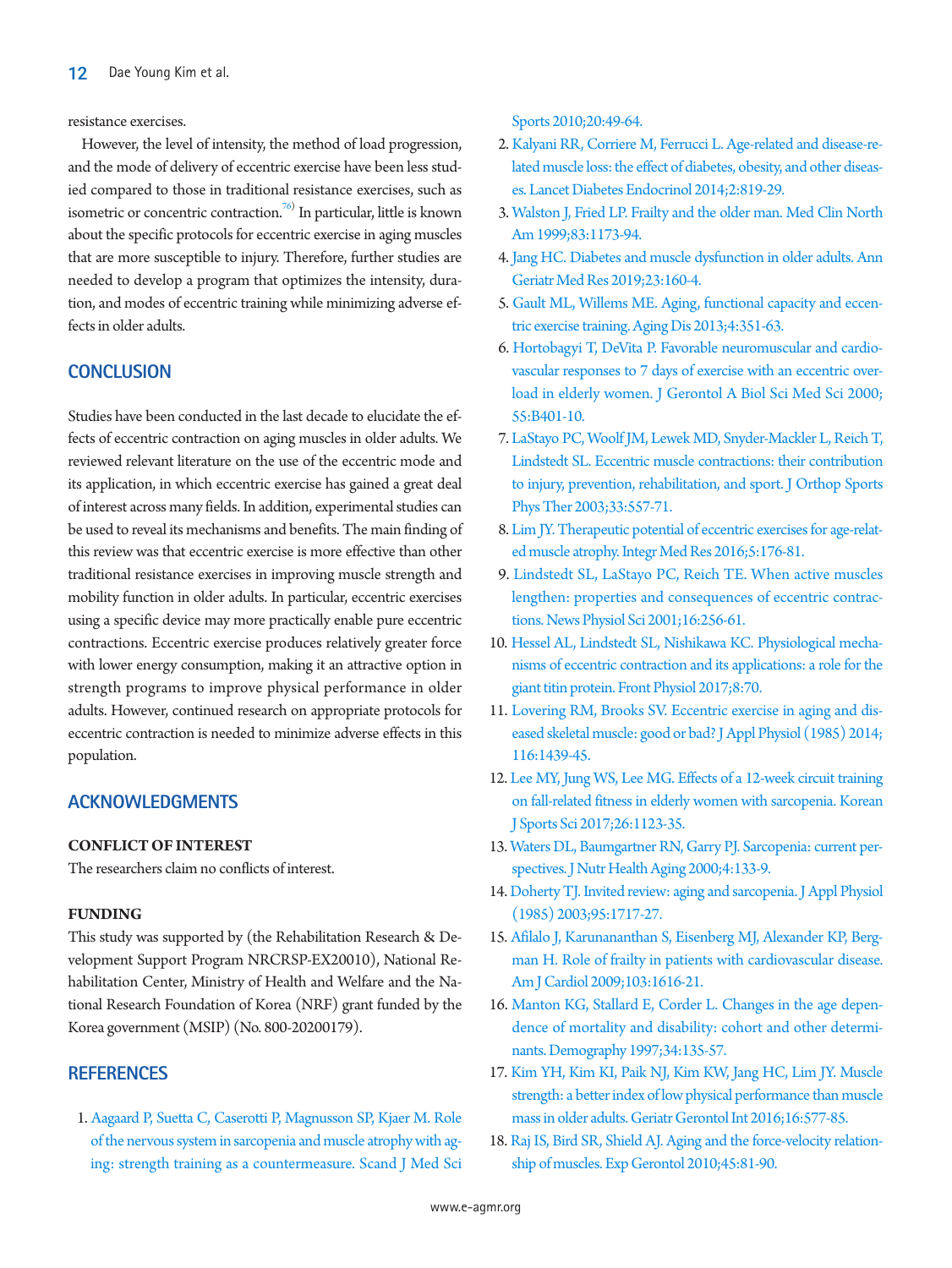- <span id="page-9-0"></span>1[9. Carlson BM, Dedkov EI, Borisov AB, Faulkner JA. Skeletal mus](https://doi.org/10.1093/gerona/56.5.b224)[cle regeneration in very old rats. J Gerontol A Biol Sci Med Sci](https://doi.org/10.1093/gerona/56.5.b224)  [2001;56:B224-33.](https://doi.org/10.1093/gerona/56.5.b224)
- <span id="page-9-1"></span>2[0. Nilwik R, Snijders T, Leenders M, Groen BB, van Kranenburg J,](https://doi.org/10.1016/j.exger.2013.02.012)  [Verdijk LB, et al. The decline in skeletal muscle mass with aging](https://doi.org/10.1016/j.exger.2013.02.012)  [is mainly attributed to a reduction in type II muscle fiber size.](https://doi.org/10.1016/j.exger.2013.02.012)  [Exp Gerontol 2013;48:492-8.](https://doi.org/10.1016/j.exger.2013.02.012)
- <span id="page-9-2"></span>2[1. Choi SJ. Age-related functional changes and susceptibility to ec](https://doi.org/10.1016/j.imr.2016.05.004)[centric contraction-induced damage in skeletal muscle cell. Inte](https://doi.org/10.1016/j.imr.2016.05.004)[gr Med Res 2016;5:171-5.](https://doi.org/10.1016/j.imr.2016.05.004)
- 22. [Ochala J, Frontera WR, Dorer DJ, Van Hoecke J, Krivickas LS.](https://doi.org/10.1093/gerona/62.4.375)  [Single skeletal muscle fiber elastic and contractile characteristics](https://doi.org/10.1093/gerona/62.4.375)  [in young and older men. J Gerontol A Biol Sci Med Sci 2007;](https://doi.org/10.1093/gerona/62.4.375) [62:375-81.](https://doi.org/10.1093/gerona/62.4.375)
- <span id="page-9-3"></span>2[3. Lim JY, Choi SJ, Widrick JJ, Phillips EM, Frontera WR. Passive](https://doi.org/10.1007/s00421-019-04221-7)  [force and viscoelastic properties of single fibers in human aging](https://doi.org/10.1007/s00421-019-04221-7)  [muscles. Eur J Appl Physiol 2019;119:2339-48](https://doi.org/10.1007/s00421-019-04221-7).
- <span id="page-9-4"></span>24. [Frontera WR, Suh D, Krivickas LS, Hughes VA, Goldstein R,](https://doi.org/10.1152/ajpcell.2000.279.3.c611)  [Roubenoff R. Skeletal muscle fiber quality in older men and](https://doi.org/10.1152/ajpcell.2000.279.3.c611)  [women. Am J Physiol Cell Physiol 2000;279:C611-8](https://doi.org/10.1152/ajpcell.2000.279.3.c611).
- <span id="page-9-5"></span>2[5. Larsson L, Li X, Frontera WR. Effects of aging on shortening ve](https://doi.org/10.1152/ajpcell.1997.272.2.c638)[locity and myosin isoform composition in single human skeletal](https://doi.org/10.1152/ajpcell.1997.272.2.c638)  [muscle cells. Am J Physiol 1997;272\(2 Pt 1\):C638-49](https://doi.org/10.1152/ajpcell.1997.272.2.c638).
- <span id="page-9-6"></span>2[6. Waters DL. Intermuscular adipose tissue: a brief review of etiolo](https://doi.org/10.4235/agmr.19.0001)[gy, association with physical function and weight loss in older](https://doi.org/10.4235/agmr.19.0001)  [adults. Ann Geriatr Med Res 2019;23:3-8.](https://doi.org/10.4235/agmr.19.0001)
- <span id="page-9-7"></span>27. Oh SL, Kim DY, Bae JH, Lim JY. Effects of rur[al communi](https://doi.org/10.1007/s40520-020-01474-7)[ty-based integrated exercise and health education programs on](https://doi.org/10.1007/s40520-020-01474-7)  [the mobility function of older adults with knee osteoarthritis.](https://doi.org/10.1007/s40520-020-01474-7)  [Aging Clin Exp Res 2021;33:3005-14.](https://doi.org/10.1007/s40520-020-01474-7)
- <span id="page-9-11"></span>28. Hody S, [Croisier JL, Bury T, Rogister B, Leprince P. Eccentric](https://doi.org/10.3389/fphys.2019.00536)  [muscle contractions: risks and benefits. Front Physiol 2019;](https://doi.org/10.3389/fphys.2019.00536) [10:536.](https://doi.org/10.3389/fphys.2019.00536)
- <span id="page-9-8"></span>29. Tieland M, Trouwborst I, Clark BC. Sk[eletal muscle perfor](https://doi.org/10.1002/jcsm.12238)[mance and ageing. J Cachexia Sarcopenia Muscle 2018;9:3-19.](https://doi.org/10.1002/jcsm.12238)
- <span id="page-9-9"></span>3[0. Raj IS, Bird SR, Westfold BA, Shield AJ. Determining criteria to](https://doi.org/10.1123/japa.2015-0221)  [predict repeatability of performance in older adults: using coeffi](https://doi.org/10.1123/japa.2015-0221)[cients of variation for strength and functional measures. J Aging](https://doi.org/10.1123/japa.2015-0221)  [Phys Act 2017;25:94-8](https://doi.org/10.1123/japa.2015-0221).
- <span id="page-9-10"></span>31. Kim DY, Oh SL, Song [W, Lim JY. Effects of lower extremity ec](https://doi.org/10.15857/ksep.2019.28.4.346)[centric-based training on muscle strength and physical function](https://doi.org/10.15857/ksep.2019.28.4.346)  [in older adults: a randomized controlled pilot trial. Exerc Sci](https://doi.org/10.15857/ksep.2019.28.4.346)  [2019;28:346-54.](https://doi.org/10.15857/ksep.2019.28.4.346)
- <span id="page-9-13"></span>32. LaStayo P, M[arcus R, Dibble L, Wong B, Pepper G. Eccentric](https://doi.org/10.1186/s12877-017-0539-8)  [versus traditional resistance exercise for older adult fallers in the](https://doi.org/10.1186/s12877-017-0539-8)  [community: a randomized trial within a multi-component fall](https://doi.org/10.1186/s12877-017-0539-8)  [reduction program. BMC Geriatr 2017;17:149](https://doi.org/10.1186/s12877-017-0539-8).
- <span id="page-9-22"></span>33. [Mueller M, Breil FA, Vogt M, Steiner R, Lippuner K, Popp A, et](https://doi.org/10.1007/s00421-009-1108-4)  [al. Different response to eccentric and concentric training in old](https://doi.org/10.1007/s00421-009-1108-4)[er men and women. Eur J Appl Physiol 2009;107:145-53.](https://doi.org/10.1007/s00421-009-1108-4)
- <span id="page-9-12"></span>34[. Raj IS, Bird SR, Westfold BA, Shield AJ. Effects of eccentrically](https://doi.org/10.1249/mss.0b013e3182442ecd)  [biased versus conventional weight training in older adults. Med](https://doi.org/10.1249/mss.0b013e3182442ecd)  [Sci Sports Exerc 2012;44:1167-76](https://doi.org/10.1249/mss.0b013e3182442ecd).
- <span id="page-9-23"></span>35. [Sanudo B, Gonzalez-Navarrete A, Alvarez-Barbosa F, de Hoyo](https://www.ncbi.nlm.nih.gov/pubmed/31191105)  [M, Del Pozo J, Rogers ME. Effect of flywheel resistance training](https://www.ncbi.nlm.nih.gov/pubmed/31191105)  [on balance performance in older adults: a randomized con](https://www.ncbi.nlm.nih.gov/pubmed/31191105)[trolled trial. J Sports Sci Med 2019;18:344-50.](https://www.ncbi.nlm.nih.gov/pubmed/31191105)
- <span id="page-9-14"></span>36. Dias [CP, Toscan R, de Camargo M, Pereira EP, Griebler N, Bar](https://doi.org/10.1007/s11357-015-9838-1)[oni BM, et al. Effects of eccentric-focused and conventional re](https://doi.org/10.1007/s11357-015-9838-1)[sistance training on strength and functional capacity of older](https://doi.org/10.1007/s11357-015-9838-1)  [adults. Age \(Dordr\) 2015;37:99](https://doi.org/10.1007/s11357-015-9838-1).
- <span id="page-9-16"></span>37[. Gluchowski A, Dulson D, Merien F, Plank L, Harris N. Compar](https://doi.org/10.1016/j.exger.2017.08.034)[ing the effects of two distinct eccentric modalities to traditional](https://doi.org/10.1016/j.exger.2017.08.034)  [resistance training in resistance trained, higher functioning older](https://doi.org/10.1016/j.exger.2017.08.034)  [adults. Exp Gerontol 2017;98:224-9](https://doi.org/10.1016/j.exger.2017.08.034).
- <span id="page-9-17"></span>38[. Leszczak TJ, Olson JM, Stafford J, Brezzo RD. Early adaptations](https://doi.org/10.1519/jsc.0b013e31825423c6)  [to eccentric and high-velocity training on strength and function](https://doi.org/10.1519/jsc.0b013e31825423c6)[al performance in community-dwelling older adults. J Strength](https://doi.org/10.1519/jsc.0b013e31825423c6)  [Cond Res 2013;27:442-8](https://doi.org/10.1519/jsc.0b013e31825423c6).
- 3[9. Theodorou AA, Panayiotou G, Paschalis V, Nikolaidis MG,](https://doi.org/10.1186/1756-0500-6-87)  [Kyparos A, Mademli L, et al. Stair descending exercise increases](https://doi.org/10.1186/1756-0500-6-87)  [muscle strength in elderly males with chronic heart failure. BMC](https://doi.org/10.1186/1756-0500-6-87)  [Res Notes 2013;6:87](https://doi.org/10.1186/1756-0500-6-87).
- <span id="page-9-24"></span>40. [Katsura Y, Takeda N, Hara T, Takahashi S, Nosaka K. Compari](https://doi.org/10.1007/s00421-019-04147-0)[son between eccentric and concentric resistance exercise train](https://doi.org/10.1007/s00421-019-04147-0)[ing without equipment for changes in muscle strength and func](https://doi.org/10.1007/s00421-019-04147-0)[tional fitness of older adults. Eur J Appl Physiol](https://doi.org/10.1007/s00421-019-04147-0) 2019;119:1581- 90.
- <span id="page-9-15"></span>41[. Chen TC, Tseng WC, Huang GL, Chen HL, Tseng KW, Nosaka](https://doi.org/10.3389/fphys.2017.00209)  [K. Superior effects of eccentric to concentric knee extensor resis](https://doi.org/10.3389/fphys.2017.00209)[tance training on physical fitness, insulin sensitivity and lipid](https://doi.org/10.3389/fphys.2017.00209)  [profiles of elderly men. Front Physiol 2017;8:209](https://doi.org/10.3389/fphys.2017.00209).
- <span id="page-9-18"></span>42. [Roig M, O'Brien K, Kirk G, Murray R, McKinnon P, Shadgan B,](https://doi.org/10.1136/bjsm.2008.051417)  [et al. The effects of eccentric versus concentric resistance train](https://doi.org/10.1136/bjsm.2008.051417)[ing on muscle strength and mass in healthy adults: a systematic](https://doi.org/10.1136/bjsm.2008.051417)  [review with meta-analysis. Br J Sports Med](https://doi.org/10.1136/bjsm.2008.051417) 2009;43:556-68.
- <span id="page-9-19"></span>43. Isner-Ho[robeti ME, Dufour SP, Vautravers P, Geny B, Coudeyre](https://doi.org/10.1007/s40279-013-0052-y)  [E, Richard R. Eccentric exercise training: modalities, applica](https://doi.org/10.1007/s40279-013-0052-y)[tions and perspectives. Sports Med 2013;43:483-512.](https://doi.org/10.1007/s40279-013-0052-y)
- <span id="page-9-20"></span>44. Vogt M, Hoppeler HH. Eccentric e[xercise: mechanisms and ef](https://doi.org/10.1152/japplphysiol.00146.2013)[fects when used as training regime or training adjunct. J Appl](https://doi.org/10.1152/japplphysiol.00146.2013)  [Physiol \(1985\) 2014;116:1446-54.](https://doi.org/10.1152/japplphysiol.00146.2013)
- <span id="page-9-21"></span>45[. Roig M, Macintyre DL, Eng JJ, Narici MV, Maganaris CN, Reid](https://doi.org/10.1016/j.exger.2010.03.008)  [WD. Preservation of eccentric strength in older adults: evidence,](https://doi.org/10.1016/j.exger.2010.03.008)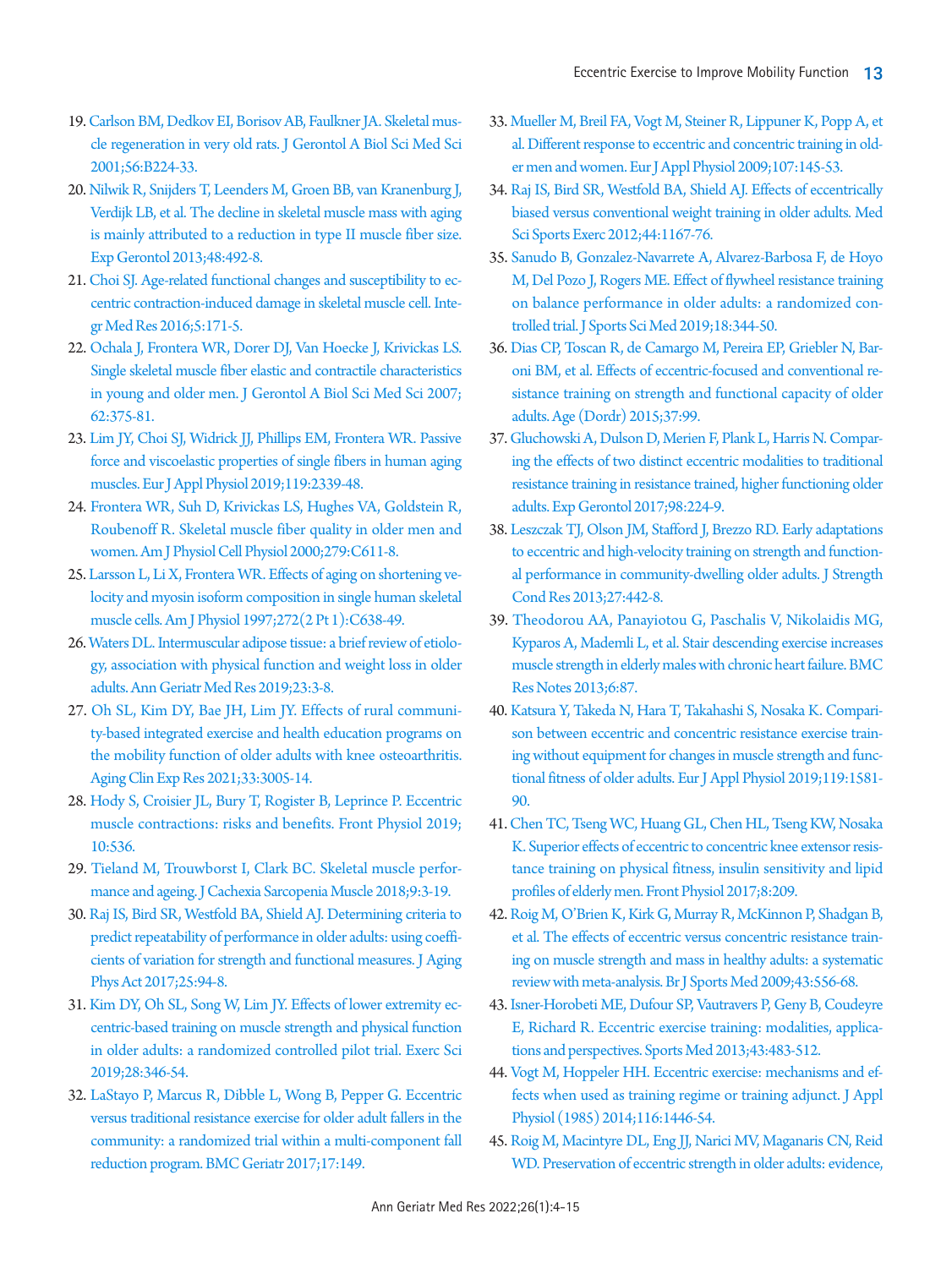[mechanisms and implications for training and rehabilitation.](https://doi.org/10.1016/j.exger.2010.03.008)  [Exp Gerontol 2010;45:400-9.](https://doi.org/10.1016/j.exger.2010.03.008)

- <span id="page-10-0"></span>4[6. Fenwick AJ, Wood AM, Tanner BC. Effects of cross-bridge com](https://doi.org/10.1371/journal.pone.0190335)[pliance on the force-velocity relationship and muscle power out](https://doi.org/10.1371/journal.pone.0190335)[put. PLoS One 2017;12:e0190335](https://doi.org/10.1371/journal.pone.0190335).
- 47. [Butterfield TA. Eccentric exercise in vivo: strain-induced muscle](https://doi.org/10.1097/jes.0b013e3181d496eb)  [damage and adaptation in a stable system. Exerc Sport Sci Rev](https://doi.org/10.1097/jes.0b013e3181d496eb)  [2010;38:51-60.](https://doi.org/10.1097/jes.0b013e3181d496eb)
- 48. [Butterfield TA, Leonard TR, Herzog W. Differential serial sarco](https://doi.org/10.1152/japplphysiol.00481.2005)[mere number adaptations in knee extensor muscles of rats is](https://doi.org/10.1152/japplphysiol.00481.2005)  [contraction type dependent. J Appl Physiol \(1985\) 2005;99:](https://doi.org/10.1152/japplphysiol.00481.2005) [1352-8.](https://doi.org/10.1152/japplphysiol.00481.2005)
- <span id="page-10-1"></span>49. Lavender AP, Nosaka K. Comparison between old and young men for changes in ma[kers of muscle damage following volun](https://doi.org/10.1139/h05-028)[tary eccentric exercise of the elbow flexors. Appl Physiol Nutr](https://doi.org/10.1139/h05-028)  [Metab 2006;31:218-25.](https://doi.org/10.1139/h05-028)
- <span id="page-10-2"></span>50. Guilhem G, Cornu C, No[rdez A, Guevel A. A new device to](https://doi.org/10.1519/jsc.0b013e3181d640ec)  [study isoload eccentric exercise. J Strength Cond Res 2010;](https://doi.org/10.1519/jsc.0b013e3181d640ec) [24:3476-83.](https://doi.org/10.1519/jsc.0b013e3181d640ec)
- <span id="page-10-3"></span>5[1. Vikne H, Refsnes PE, Ekmark M, Medbo JI, Gundersen V, Gun](https://www.ncbi.nlm.nih.gov/pubmed/17019299)[dersen K. Muscular performance after concentric and eccentric](https://www.ncbi.nlm.nih.gov/pubmed/17019299)  [exercise in trained men. Med Sci Sports Exerc 2006;38:1770-81](https://www.ncbi.nlm.nih.gov/pubmed/17019299).
- <span id="page-10-4"></span>52. Paddon-Jones [D, Leveritt M, Lonergan A, Abernethy P. Adapta](https://doi.org/10.1007/s004210100467)[tion to chronic eccentric exercise in humans: the influence of](https://doi.org/10.1007/s004210100467)  [contraction velocity. Eur J Appl Physiol 2001;85:466-71.](https://doi.org/10.1007/s004210100467)
- <span id="page-10-7"></span>53. Chavanelle [V, Sirvent P, Ennequin G, Caillaud K, Montaurier C,](https://www.ncbi.nlm.nih.gov/pubmed/25177200)  [Morio B, et al. Comparison of oxygen consumption in rats](https://www.ncbi.nlm.nih.gov/pubmed/25177200)  [during uphill \(concentric\) and downhill \(eccentric\) treadmill](https://www.ncbi.nlm.nih.gov/pubmed/25177200)  [exercise tests. J Sports Sci Med 2014;13:689-94](https://www.ncbi.nlm.nih.gov/pubmed/25177200).
- <span id="page-10-5"></span>54. Da Rocha AL, Pereir[a BC, Teixeira GR, Pinto AP, Frantz FG,](https://doi.org/10.3389/fimmu.2017.01378)  [Elias LL, et al. Treadmill slope modulates inflammation, fiber](https://doi.org/10.3389/fimmu.2017.01378)  [type composition, androgen, and glucocorticoid receptors in the](https://doi.org/10.3389/fimmu.2017.01378)  [skeletal muscle of overtrained mice. Front Immunol](https://doi.org/10.3389/fimmu.2017.01378) 2017;8: 1378.
- <span id="page-10-15"></span>55. [Hill C, James RS, Cox VM, Tallis J. The effect of increasing age](https://doi.org/10.1093/gerona/glx243)  [on the concentric and eccentric contractile properties of isolated](https://doi.org/10.1093/gerona/glx243)  [mouse soleus and extensor digitorum longus muscles. J Geron](https://doi.org/10.1093/gerona/glx243)[tol A Biol Sci Med Sci 2018;73:579-87.](https://doi.org/10.1093/gerona/glx243)
- <span id="page-10-13"></span>56. [Kim JS, Lee YH, Yi HK. Gradual downhill running improves](https://doi.org/10.1113/ep085852)  [age-related skeletal muscle and bone weakness: implication of](https://doi.org/10.1113/ep085852)  [autophagy and bone morphogenetic proteins. Exp Physiol 2016;](https://doi.org/10.1113/ep085852) [101:1528-40.](https://doi.org/10.1113/ep085852)
- <span id="page-10-14"></span>57. [West DW, Marcotte GR, Chason CM, Juo N, Baehr LM, Bodine](https://doi.org/10.3389/fphys.2018.01915)  [SC, et al. Normal ribosomal biogenesis but shortened protein](https://doi.org/10.3389/fphys.2018.01915)  [synthetic response to acute eccentric resistance exercise in old](https://doi.org/10.3389/fphys.2018.01915)  [skeletal muscle. Front Physiol 2019;9:1915.](https://doi.org/10.3389/fphys.2018.01915)
- <span id="page-10-11"></span>58. [Lomonosova YN, Shenkman BS, Kalamkarov GR, Kostromino-](https://doi.org/10.1371/journal.pone.0094448)

[va TY, Nemirovskaya TL. L-arginine supplementation protects](https://doi.org/10.1371/journal.pone.0094448)  [exercise performance and structural integrity of muscle fibers af](https://doi.org/10.1371/journal.pone.0094448)[ter a single bout of eccentric exercise in rats. PLoS One 2014;](https://doi.org/10.1371/journal.pone.0094448) [9:e94448.](https://doi.org/10.1371/journal.pone.0094448)

- <span id="page-10-12"></span>59. [Lavagnino M, Bedi A, Walsh CP, Sibilsky Enselman ER, Sheiba](https://doi.org/10.1177/0363546514526691)[ni-Rad S, Arnoczky SP. Tendon contraction after cyclic elonga](https://doi.org/10.1177/0363546514526691)[tion is an agedependent phenomenon: in vitro and in vivo com](https://doi.org/10.1177/0363546514526691)[parisons. Am J Sports Med 2014;42:1471-7.](https://doi.org/10.1177/0363546514526691)
- <span id="page-10-6"></span>60. [McBride TA, Gorin FA, Carlsen RC. Prolonged recovery and re](https://doi.org/10.1016/0047-6374(95)01629-e)[duced adaptation in aged rat muscle following eccentric exercise.](https://doi.org/10.1016/0047-6374(95)01629-e)  [Mech Ageing Dev 1995;83:185-200.](https://doi.org/10.1016/0047-6374(95)01629-e)
- <span id="page-10-8"></span>61. [Barash IA, Mathew L, Ryan AF, Chen J, Lieber RL. Rapid mus](https://doi.org/10.1152/ajpcell.00211.2003)[cle-specific gene expression changes after a single bout of eccen](https://doi.org/10.1152/ajpcell.00211.2003)[tric contractions in the mouse. Am J Physiol Cell Physiol](https://doi.org/10.1152/ajpcell.00211.2003)  [2004;286:C355-64.](https://doi.org/10.1152/ajpcell.00211.2003)
- <span id="page-10-9"></span>62[. Marqueste T, Giannesini B, Fur YL, Cozzone PJ, Bendahan D.](https://doi.org/10.1152/japplphysiol.00738.2007)  [Comparative MRI analysis of T2 changes associated with single](https://doi.org/10.1152/japplphysiol.00738.2007)  [and repeated bouts of downhill running leading to eccentric-in](https://doi.org/10.1152/japplphysiol.00738.2007)[duced muscle damage. J Appl Physiol \(1985](https://doi.org/10.1152/japplphysiol.00738.2007)) 2008;105:299- 307.
- <span id="page-10-10"></span>63. [Hyldahl RD, Olson T, Welling T, Groscost L, Parcell AC. Satellite](https://doi.org/10.3389/fphys.2014.00485)  [cell activity is differentially affected by contraction mode in hu](https://doi.org/10.3389/fphys.2014.00485)[man muscle following a work-matched bout of exercise. Front](https://doi.org/10.3389/fphys.2014.00485)  [Physiol 2014;5:485.](https://doi.org/10.3389/fphys.2014.00485)
- <span id="page-10-16"></span>64[. Paulsen G, Mikkelsen UR, Raastad T, Peake JM. Leucocytes, cy](https://www.ncbi.nlm.nih.gov/pubmed/22876722)[tokines and satellite cells: what role do they play in muscle dam](https://www.ncbi.nlm.nih.gov/pubmed/22876722)[age and regeneration following eccentric exercise? Exerc Immu](https://www.ncbi.nlm.nih.gov/pubmed/22876722)[nol Rev 2012;18:42-97](https://www.ncbi.nlm.nih.gov/pubmed/22876722).
- <span id="page-10-17"></span>6[5. Douglas J, Pearson S, Ross A, McGuigan M. Chronic adaptations](https://doi.org/10.1007/s40279-016-0628-4)  [to eccentric training: a systematic review. Sports Med 2017;47:](https://doi.org/10.1007/s40279-016-0628-4) [917-41](https://doi.org/10.1007/s40279-016-0628-4).
- <span id="page-10-18"></span>66[. Franchi MV, Reeves ND, Narici MV. Skeletal muscle remodeling](https://doi.org/10.3389/fphys.2017.00447)  [in response to eccentric vs. concentric loading: morphological,](https://doi.org/10.3389/fphys.2017.00447)  [molecular, and metabolic adaptations. Front Physiol 2017;](https://doi.org/10.3389/fphys.2017.00447) [8:447.](https://doi.org/10.3389/fphys.2017.00447)
- <span id="page-10-19"></span>67[. Huxley AF. Muscle structure and theories of contraction. Prog](https://doi.org/10.1016/s0096-4174(18)30128-8)  [Biophys Biophys Chem 1957;7:255-318](https://doi.org/10.1016/s0096-4174(18)30128-8).
- <span id="page-10-20"></span>6[8. Nishikawa KC, Lindstedt SL, LaStayo PC. Basic science and](https://doi.org/10.1016/j.jshs.2018.06.002)  [clinical use of eccentric contractions: history and uncertainties. J](https://doi.org/10.1016/j.jshs.2018.06.002)  [Sport Health Sci 2018;7:265-74](https://doi.org/10.1016/j.jshs.2018.06.002).
- <span id="page-10-21"></span>69. [Reeves ND, Maganaris CN, Longo S, Narici MV. Differential ad](https://doi.org/10.1113/expphysiol.2009.046599)[aptations to eccentric versus conventional resistance training in](https://doi.org/10.1113/expphysiol.2009.046599)  [older humans. Exp Physiol 2009;94:825-33](https://doi.org/10.1113/expphysiol.2009.046599).
- <span id="page-10-22"></span>70[. Carlsson L, Yu JG, Moza M, Carpen O, Thornell LE. Myotilin: a](https://doi.org/10.1016/j.nmd.2006.09.007)  [prominent marker of myofibrillar remodelling. Neuromuscul](https://doi.org/10.1016/j.nmd.2006.09.007)  [Disord 2007;17:61-8](https://doi.org/10.1016/j.nmd.2006.09.007).
- <span id="page-10-23"></span>71[. LaStayo PC, Ewy GA, Pierotti DD, Johns RK, Lindstedt S. The](https://doi.org/10.1093/gerona/58.5.m419)